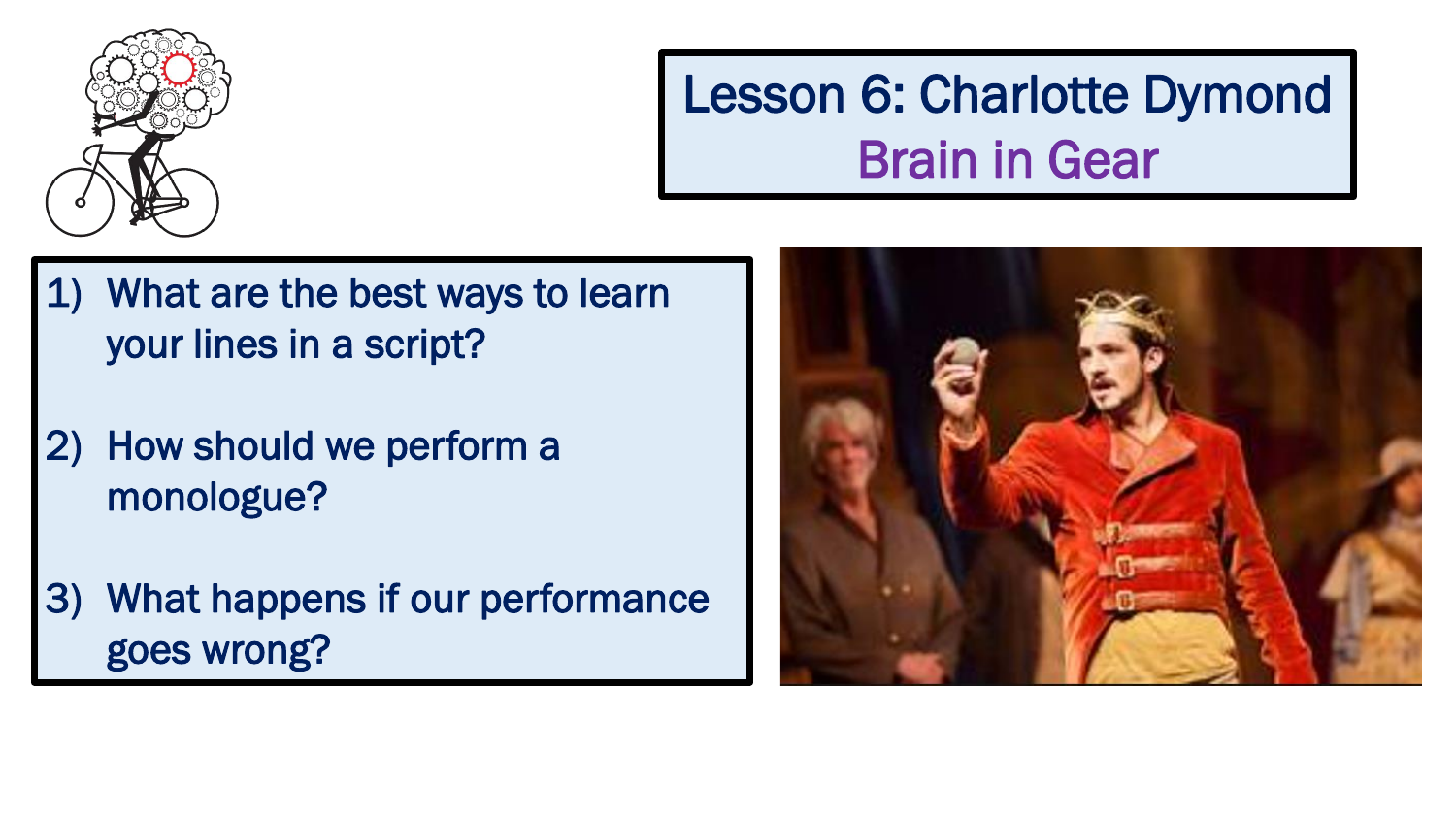### ABC: "Confidence is the most important drama skill…"

#### **Start the discussion:** I believe that... In my opinion... One argument may be that... I'd like to make the point that... **Agree:** • I support your point because… Your opinion is reasonable because... I agree with your statement because... Your argument is a valid one because... **Build:** • Building on what... said... • In addition to ...'s statement... • I agree with your point, but should add that... • Your argument is a good one, however it needs... **Challenge:** This opinion could be questioned because... My own view is contrasting with yours because... • I would like to challenge your argument because... • I disagree with your statement for a number of reasons...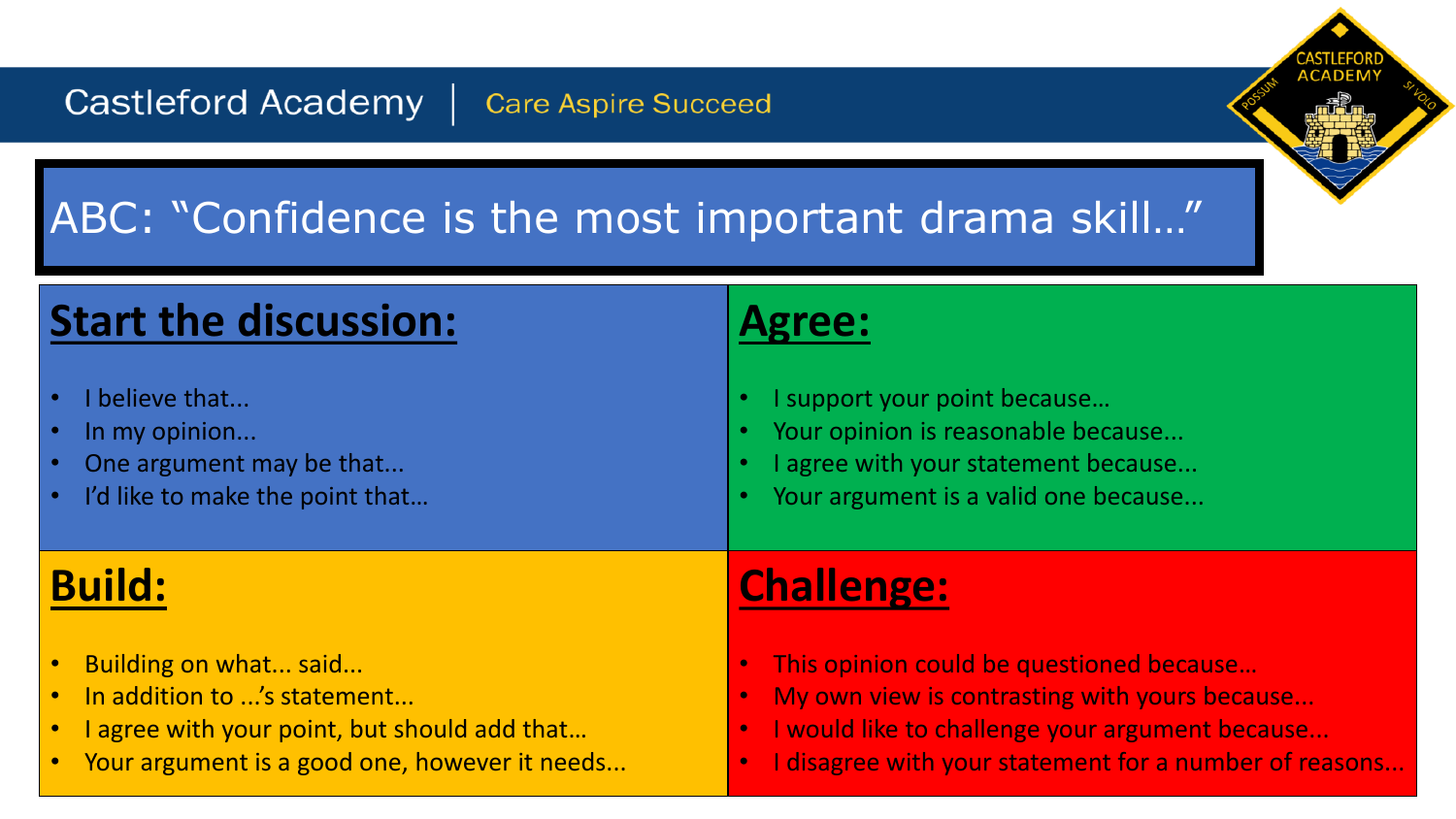

# **Lesson 6: Charlotte Dymond<br>
Learning Focus**

### **1) To prepare your monologue for assessment.**

## **2) To learn all lines.**

### **3) To consider different acting skills when performing your monologue**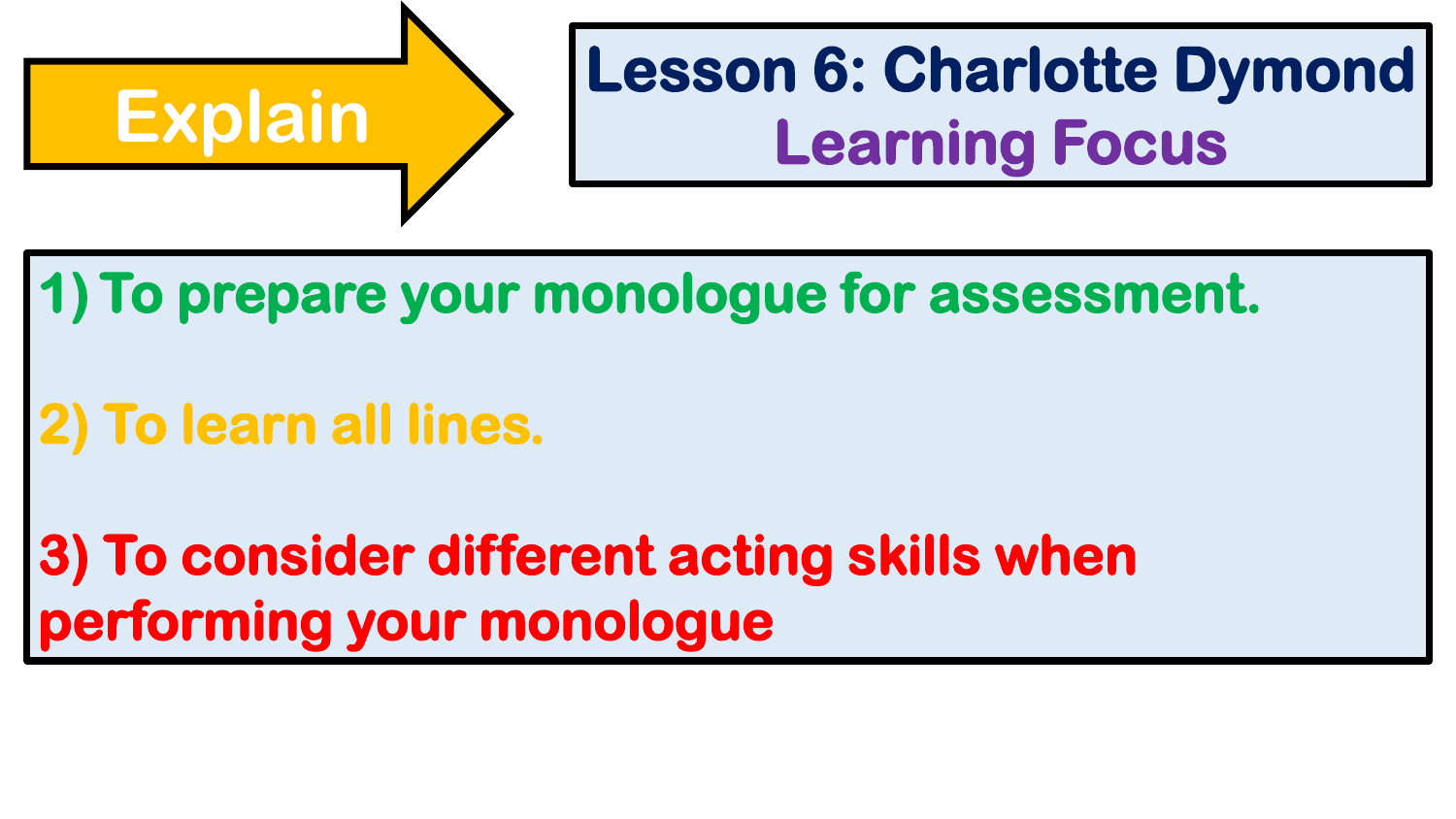

**- Projection, tone of voice, pace**